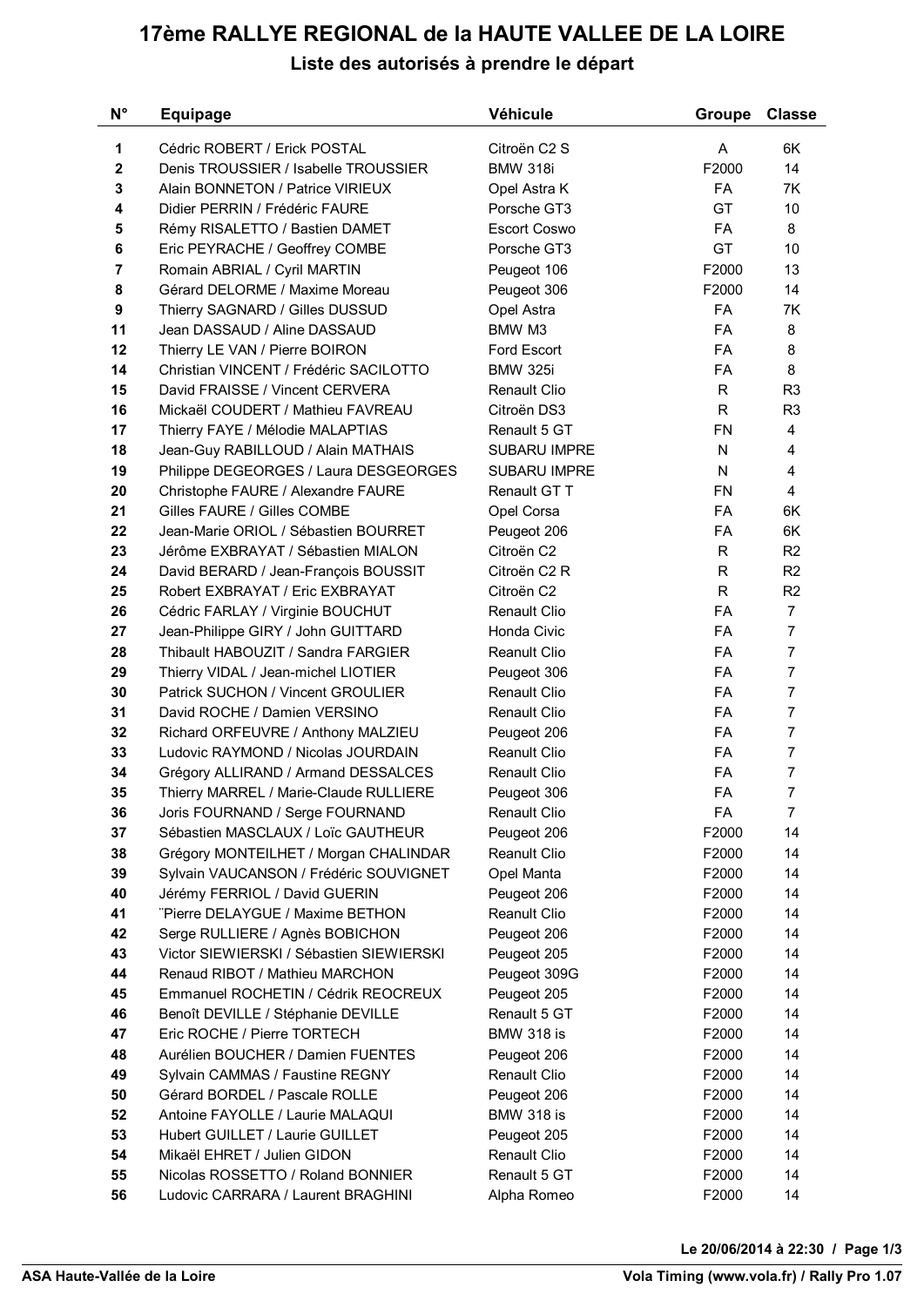## **17ème RALLYE REGIONAL de la HAUTE VALLEE DE LA LOIRE Liste des autorisés à prendre le départ**

| $N^{\circ}$ | <b>Equipage</b>                                                           | Véhicule                   | <b>Groupe</b>   | <b>Classe</b>       |
|-------------|---------------------------------------------------------------------------|----------------------------|-----------------|---------------------|
| 57          | Gérald MOREAU / Cédric MOREAU                                             | Peugeot 206                | F2000           | 14                  |
| 58          | Rémi DELORME / Benjamin VERILHAC                                          | <b>Renault Clio</b>        | F2000           | 14                  |
| 59          | David DEGEORGES / Emeric LAURENSON                                        | Peugeot 205                | F2000           | 14                  |
| 60          | Jean-François GARNIER / Michael HEUNICK                                   | Peugeot 106                | F2000           | 14                  |
| 61          | Vincent VALLET / Arnaud BOIRON                                            | Peugeot 205                | F2000           | 14                  |
| 62          | Jérôme MASCLAUX / Théo JUNIQUE                                            | Clio Ragnott               | <b>FN</b>       | 3                   |
| 63          | Alexandre SAMUEL / Anthony ROUSSET                                        | Renault Clio               | <b>FN</b>       | 3                   |
| 64          | Clément CHAREYRON / Sylvain CHAREYRON                                     | <b>Renault Clio</b>        | <b>FN</b>       | 3                   |
| 65          | Grégory LHOPITAL / Damien CHARRIER                                        | <b>Renault Clio</b>        | <b>FN</b>       | 3                   |
| 66          | Yvan REYNOUARD / Brice JOUVE                                              | Peugeot 206                | <b>FN</b>       | 3                   |
| 67          | Christopher ARNAL / Michel ARNAL                                          | <b>Renault Clio</b>        | <b>FN</b>       | 3                   |
| 68          | Gaëtan CELERIEN / Lydie CHAUSSINAND                                       | <b>Renault Clio</b>        | <b>FN</b>       | 3                   |
| 69          | Adrien DELORME / Nicolas CHEVARIN                                         | Peugeot 106                | FA              | 6                   |
| 70          | Philippe LANDON / Alain DEMEURE                                           | Peugeot 106                | <b>FA</b>       | 6                   |
| 71          | Julien REYNOUARD / Dilmitri MALOSSE                                       | Peugeot 106                | FA              | 6                   |
| 72          | Quentin MATHIAS / Denis VIALATTE                                          | Citroën Saxo               | FA              | 6                   |
| 73          | Maxime LANDON / Deborah PERRIERE                                          | Citroën Saxo               | <b>FA</b>       | 6                   |
| 74          | Christophe PASCAL / Alexis LEDUC                                          | Peugeot 106                | FA              | 6                   |
| 75          | Frédéric SARAIVA / Bastien FONTAINE                                       | Peugeot 106                | F2000           | 13                  |
| 76          | Sylvain CHAPDANIEL / Anaëlle SAUVAIRE                                     | Peugeot 106                | F2000           | 13                  |
| 77          | Jérôme FLEURY / David RICHARD                                             | Peugeot 205                | F2000           | 13                  |
| 79          | Franck CUOQ / Anthony CUOQ                                                | Citroën Visa               | F2000           | 13                  |
| 80          | Boris LEBON / CANDY FAYE                                                  | Peugeot 106                | F2000           | 13                  |
| 81          | Sylvain VOLDOIRE / Fiona PERRAUD                                          | Peugeot 106                | F2000           | 13                  |
| 82          | Grégory GERALD / Christophe DUMAS                                         | Peugeot 205                | F2000           | 13                  |
| 84          | Alexandre BRASSAC / Ludovic DELPUECH                                      | Citroën Saxo               | F2000           | 13                  |
| 85          | Florian CORTIAL / Laëtitia DESFILLES                                      | Peugeot 205                | F2000           | 13                  |
| 86          | Kévin CHAPUIS / Marc CHAPUIS                                              | Peugeot 205                | F2000           | 13                  |
| 87          | Nicolas ROUDIL / Laëtitia COQUET                                          | Citroën AX G               | FA              | 5                   |
| 88          | Joël DOUIX / Morgane DELOBRE                                              | Peugeot 205                | FA              | 5                   |
| 89          | Jérémy BONNEFOY / Romain BERARD                                           | Peugeot 205                | <b>FA</b>       | 5                   |
| 90          | Raphaël COLLIN / Fabien COLLIN                                            | Peugeot 205                | FA              | 5                   |
| 91          | Pierre PHILIPPOT / Emilien BELIN                                          | Citroën AX S               | FA              | 5                   |
| 92          | Nicolas MARIN / Jean-Louis MARIN                                          | Peugeot 106                | FN              | $\boldsymbol{2}$    |
| 93          | Nicolas PASCAL / David ESTEVENON                                          | Citroën Saxo               | <b>FN</b>       | $\mathbf{2}$        |
| 94          | Didier DANCETTE / Elodie KEZEL                                            | Honda Civic                | FN              | $\overline{2}$      |
| 95          | Morgan COULAUD / Karl COCHET                                              | Peugeot 106                | <b>FN</b>       | 2                   |
| 96          | Patrick FILIPELLI / Kévin FLAYOL                                          | Citroën Saxo               | <b>FN</b>       | $\overline{c}$      |
| 97          | Julien BOURGIN / Emilie BOURGIN                                           | Citroën Saxo               | <b>FN</b>       | $\overline{2}$      |
| 98<br>99    | Marc DALLET / Laurence COUTAREL                                           | Citroën Saxo               | <b>FN</b><br>FN | 2<br>$\overline{c}$ |
| 100         | Valentin CHIPIER / Alexis VISSERIAT<br>Maxime DEBARGES / YannicK MATHEVET | Peugeot 106<br>Peugeot 106 | FN              | $\overline{c}$      |
| 101         | Loris BADIOU / Bertrand EYMARD                                            | Peugeot 106                | <b>FN</b>       | $\overline{2}$      |
| 102         | Pierrick JOURDE / Jéröme BARD                                             | Peugeot 106                | <b>FN</b>       | $\overline{2}$      |
| 103         | Michel BERNARD / Sophie BERT                                              | Simca R3                   | F2000           | 12                  |
| 104         | Romaric BRUN / Guillaume CAYROCHE                                         | Citroën AX                 | F2000           | 12                  |
| 105         | Kevin LEYDIER / Nicolas GUENARD                                           | Citroën AX                 | F2000           | 12                  |
| 106         | Gaëtan CARTERON / Sullivan CAETANO                                        | Citroën AX S               | F2000           | 12                  |
| 107         | Rodolphe PICARD / Romain PHILIPPON                                        | Peugeot 106                | F2000           | 12                  |
| 108         | Benjamin LEMAIRE / Simon LEMAIRE                                          | Peugeot 106                | F2000           | 12                  |
| 109         | Mathieu PERRET / Magalie LATOUR                                           | Peugeot 205                | F2000           | 12                  |
| 111         | Eric GOURNAS / Bernard ROUSSON                                            | Peugeot 205                | F2000           | 12                  |
| 112         | Yoann MARTIN / Jérèmy LAMBERT                                             | Citroën AX S               | F2000           | 12                  |
| 113         | Thierry MOULIN / Sophie MOULIN                                            | Citroën AX G               | <b>FN</b>       | 1                   |
|             |                                                                           |                            |                 |                     |

**Le 20/06/2014 à 22:30 / Page 2/3**